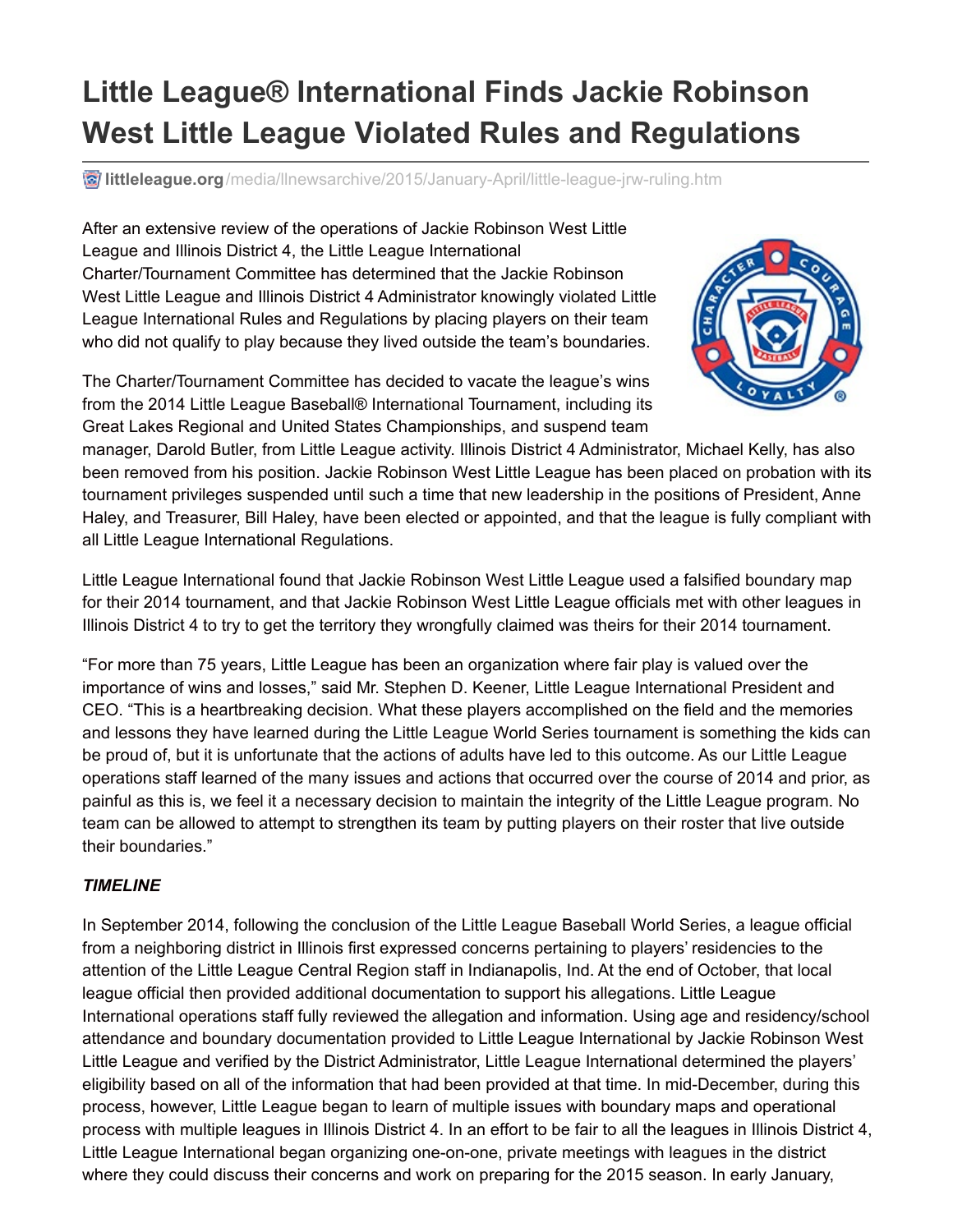through a media report, Little League first learned of a league within Illinois District 4 alleging misconduct by Jackie Robinson West Little League.

On January 31, Little League International officials held meetings with Illinois District 4 officials and the leagues in the district. During these meetings, Little League International learned of several operational issues within the entire District that have occurred over the course of many years under different leadership at the District level. These issues are spread amongst leagues throughout the district and include a breakdown in communication of roles and responsibilities among District and league leadership and misunderstandings in multiple league boundaries. Various local league officials confirmed that the boundary issues stem from a boundary map redrafting process that started prior to the 2013 season and includes maps that were agreed upon amongst all the leagues, but had never been properly submitted to Little League International through the official process. Little League International also learned that Jackie Robinson West Little League knowingly expanded its boundaries to include territory that belonged to other leagues in the district without approval from the other leagues or the Little League International Charter Committee, as stated in Little League's Official Regulations and Playing Rules. Little League International also found that Jackie Robinson West Little League used a falsified boundary map for their 2014 tournament, and that Jackie Robinson West Little League officials met with other leagues in Illinois District 4 to try to get the territory they wrongfully claimed was theirs for their 2014 tournament. The decision is based on falsifying documents and illegally expanding boundaries to include residences that would verify the players' eligibility.

"Little League takes these matters very seriously and has spent countless hours gathering information about the many issues facing Jackie Robinson West Little League and Illinois District 4," said Mr. Keener. "During our review, it became clear that both Jackie Robinson West officials and District Administrator, Mike Kelly signed documents to make players eligible who should not have been."

Within Little League's operational structure, it is the District Administrator's responsibility to verify player eligibility based on documents supporting participation, age, and residency/school enrollment that are signed by the League President, League Player Agent, and Team Manager. Those signatures and documents are then reviewed at every level of the tournament, based on the District Administrator's initial verification. During tournament play, if any league has a question about player eligibility on an opposing team, they are encouraged to file an official protest, which is reviewed by the Little League International Tournament Committee. At no point during the 2014 regular season, tournament season, or since allegations of misconduct began to be reported, has Little League International been contacted by a league in Illinois District 4 about the use of illegal players within the Jackie Robinson West Little League. It wasn't until the meetings in January, 2015 that local league officials confirmed that they had direct knowledge of this rule violation, but never reported it to Little League International, as is common with local league operations.

"Little League relies heavily on the commitment of principled volunteers to serve as a system of checks and balances in preparation of and throughout Little League International Tournament Play," said Mr. Keener. "Unfortunately, no allegations against Jackie Robinson West Little League were made until well after the tournament ended, contributing to the difficulty of resolving these many complex issues. As an organization, Little League has faced issues similar to this in the past, and we felt that we must take the appropriate action set by that precedent."

This is the third time in the 68-year history of the Little League Baseball World Series that punitive actions have led to vacating wins from a league – first in 1992 with the disqualification of Zamboanga (Philippines) City Little League and again in 2001 with Rolando Paulino Little League from Bronx, N.Y.

By default, the 2014 championships vacated by Jackie Robinson West Little League will be given to the other finalists in those games, with Mountain Ridge Little League (Las Vegas, Nev.) handed the 2014